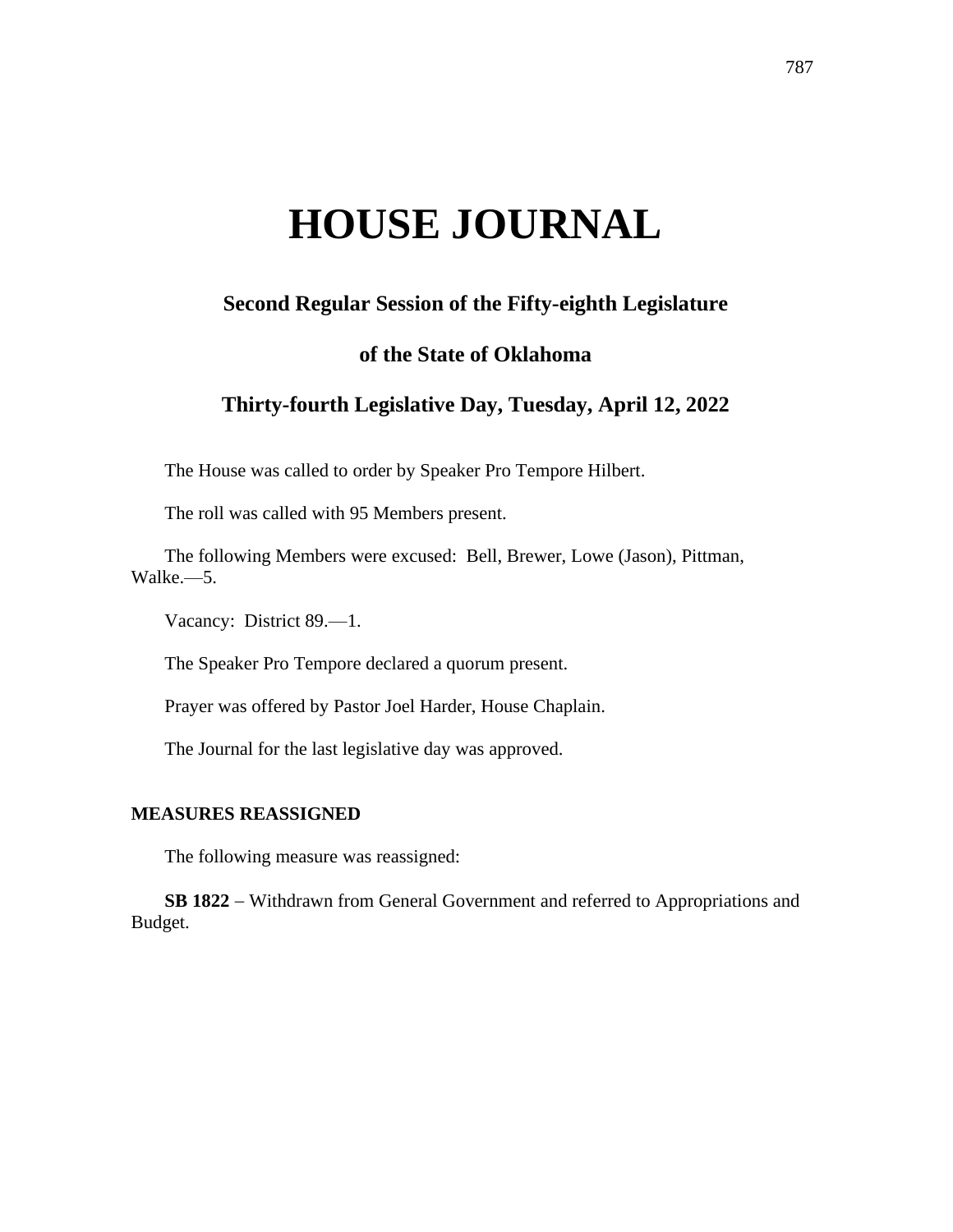## **RESOLUTION FOR CONSIDERATION**

**HR 1057** was called up for consideration.

Upon motion of Representative Kerbs, **HR 1057** was considered and adopted.

**HR 1057** was referred for enrollment.

## **MOTION**

Representative Echols moved that the Honorable Senate be notified by message that the House of Representatives is duly assembled and ready to convene the Second Joint Session of the Second Regular Session of the Fifty-eighth Legislature, which motion was adopted.

### **JOINT SESSION**

The Second Joint Session of the Second Regular Session of the Fifty-eighth Legislature assembled in the House Chamber on Tuesday, April 12, 2022, and was called to order by Speaker McCall.

Speaker McCall recognized Lieutenant Governor Pinnell to preside over the Joint Session.

Senator Paxton moved that the attendance roll call of the Senate be considered the roll call of the Senate in Joint Session, which was the order.

Representative Echols moved that the attendance roll call of the House be considered the roll call of the House in Joint Session, which was the order.

Lieutenant Governor Pinnell declared quorums of the Senate and House present and the Joint Session duly assembled.

Posting of the Colors was presented by the Cadets of the Thunderbird Challenge Program.

Invocation was offered by Oklahoma Army National Guard Chaplain, Major James Smith.

Lieutenant Governor Pinnell recognized Brigadier General Thomas H. Mancino, the Adjutant General of the Oklahoma National Guard.

Brigadier General Mancino addressed the Joint Session.

Brigadier General Mancino recognized Governor Stitt who addressed the Joint Session.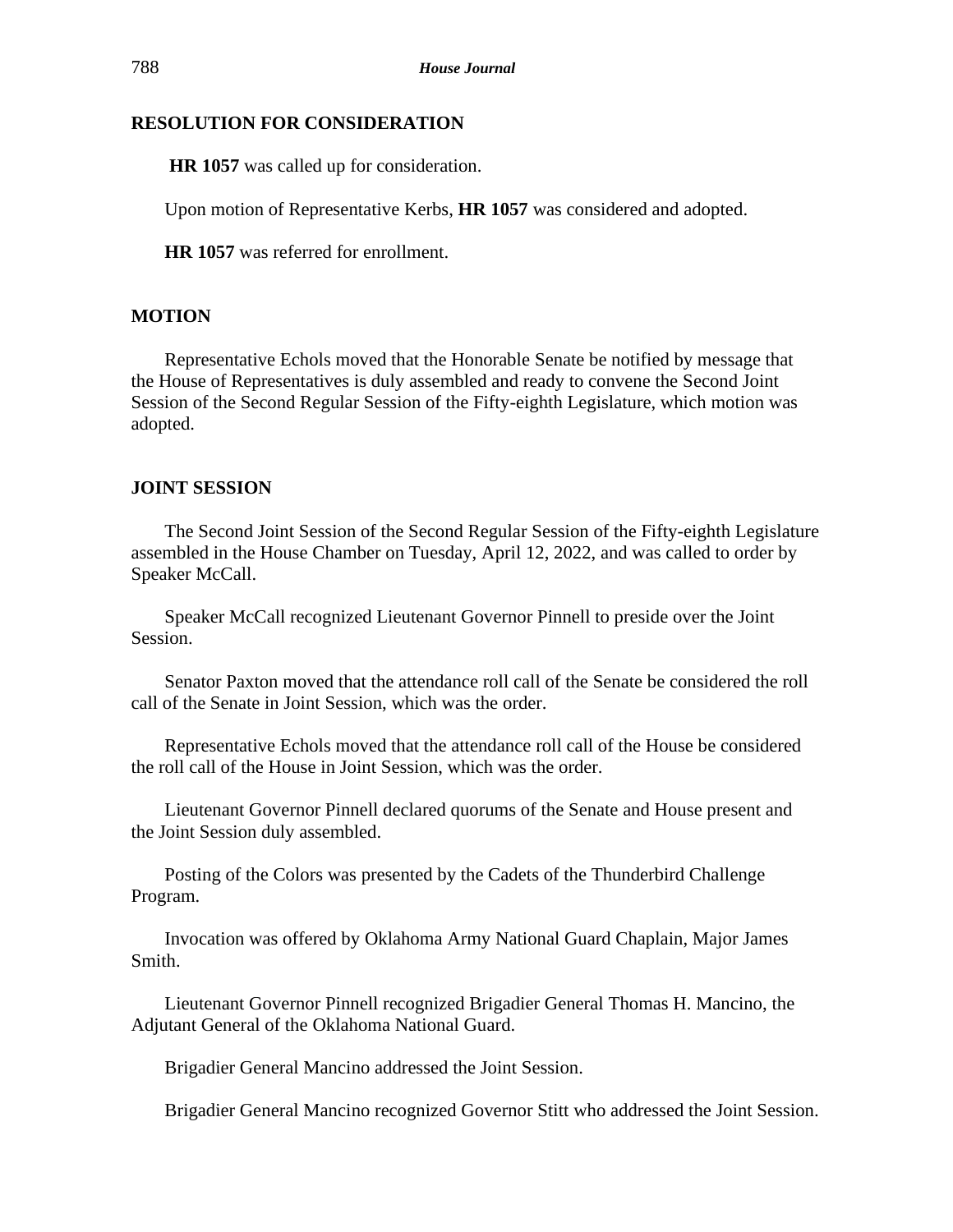Lieutenant Governor Pinnell recognized Chief Master Sergeant Scott Irwin, Oklahoma National Guard, for presentation of awards.

Governor Stitt and Brigadier General Mancino presented the Oklahoma National Guard Thunderbird Medal to Ms. Thomas.

Governor Stitt presented the Star of Valor Medal to the Oklahoma National Guard Members of the 545th Brigade Engineer Battalion.

Chief Master Sergeant Irwin read a formal Proclamation from Governor Stitt recognizing Oklahoma National Guard Appreciation Day.

Governor Stitt presented the proclamation to Brigadier General Mancino.

Upon motion of Representative Echols, the Second Joint Session was ordered dissolved at 11:05 a.m.

#### **Speaker McCall Presiding**

#### **MESSAGES FROM THE SENATE**

Advising fourth reading of and transmitting for signature Enrolled **SBs 903** and **968**.

The above-numbered enrolled measures were, after fourth reading, properly signed and ordered returned to the Honorable Senate.

#### **RESOLUTIONS**

The following was introduced and read:

**HCR 1018** − By Phillips of the House and Pederson of the Senate.

A Concurrent Resolution encouraging further economic and cultural ties between the State of Oklahoma and Taiwan; distribution.

#### **CHANGE IN AUTHORSHIP**

The following measure had a change in principal House author:

**SB 957 -** Remove Representative Kannady as principal House author and substitute with Representative Moore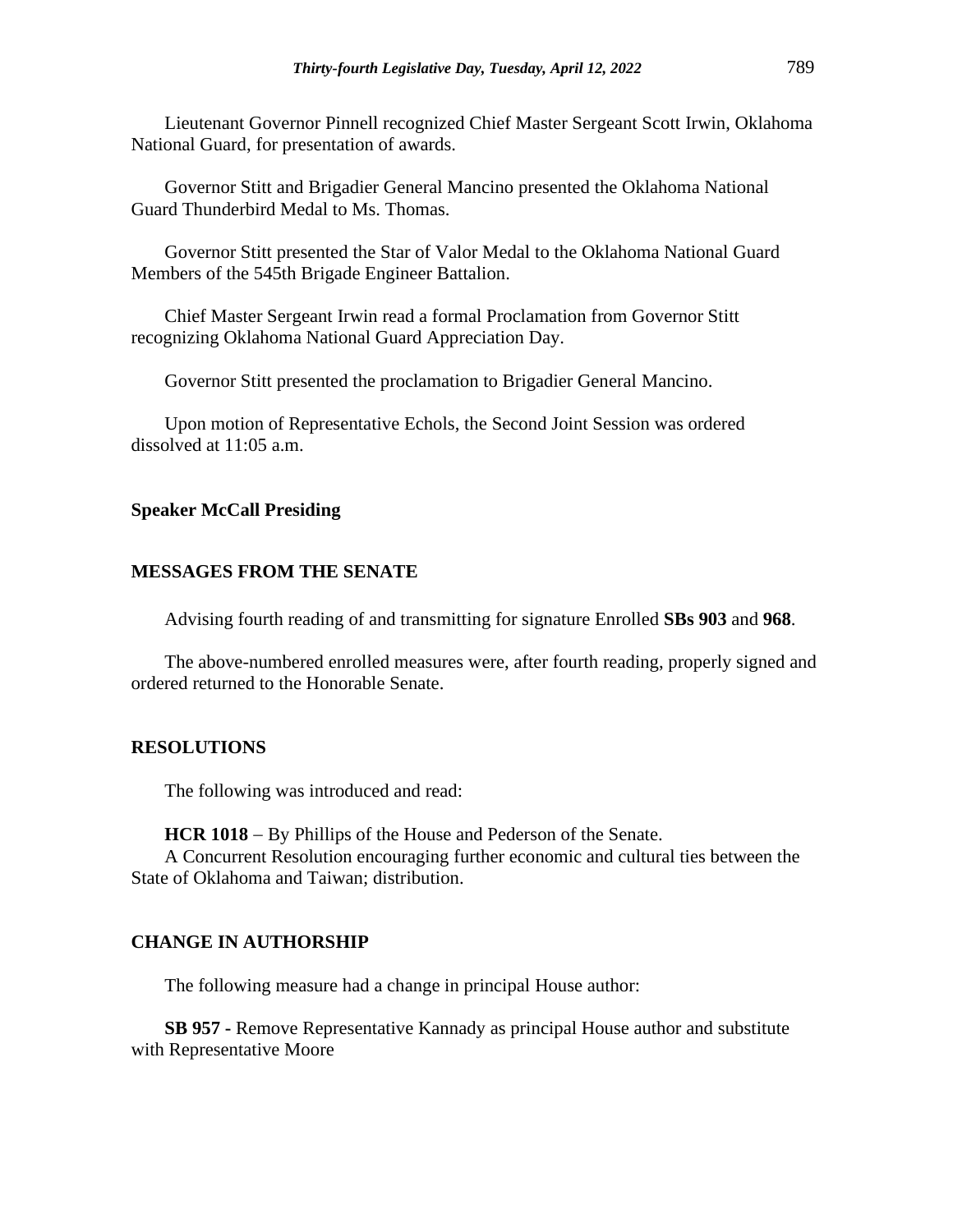# **COMMITTEE REPORTS**

The following were reported by the committees named, ordered printed and placed on the Calendar unless otherwise indicated:

DO PASS:

- **SB 626** − Common Education
- **SB 984** − Rules
- **SB 1138** − Common Education
- **SB 1147** − Common Education
- **SB 1163** − Health Services and Long-Term Care
- **SB 1197** − Utilities
- **SB 1238** − Common Education
- **SB 1277** − Utilities
- **SB 1371** − Government Modernization and Efficiency
- **SB 1384** − Government Modernization and Efficiency
- **SB 1408** − Common Education
- **SB 1444** − Utilities
- **SB 1495** − Rules, Coauthored by Senator(s) Bergstrom
- **SB 1544** − Common Education, Coauthored by Representative(s) Gann, Russ, and Coauthored by Senator(s) Jech
	- - **SB 1552** − Rules
		- **SB 1553** − Rules
		- **SB 1555** − Rules
		- **SB 1579** − Common Education
		- **SB 1613** − Public Safety
		- **SB 1631** − Common Education
		- **SB 1632** − Government Modernization and Efficiency
		- **SB 1659** − Rules
		- **SB 1696** − Rules
		- **SB 1853** − Utilities
		- **SJR 27** − Rules, Coauthored by Senator(s) Jett
		- **SJR 37** − Rules, Remove as coauthor Senator(s) Merrick
		- **SJR 48** − Rules

DO PASS, As Amended:

- **CS** for **SB 186** − Public Safety, Remove as coauthor Senator(s) Hamilton
- **CS** for **SB 338** − Public Safety
- **SB 527** − Banking, Financial Services and Pensions
- **CS** for **SB 897** − Banking, Financial Services and Pensions
- **CS** for **SB 976** − County and Municipal Government
- **SB 1436** − Health Services and Long-Term Care
- **CS** for **SB 1515** − Public Safety